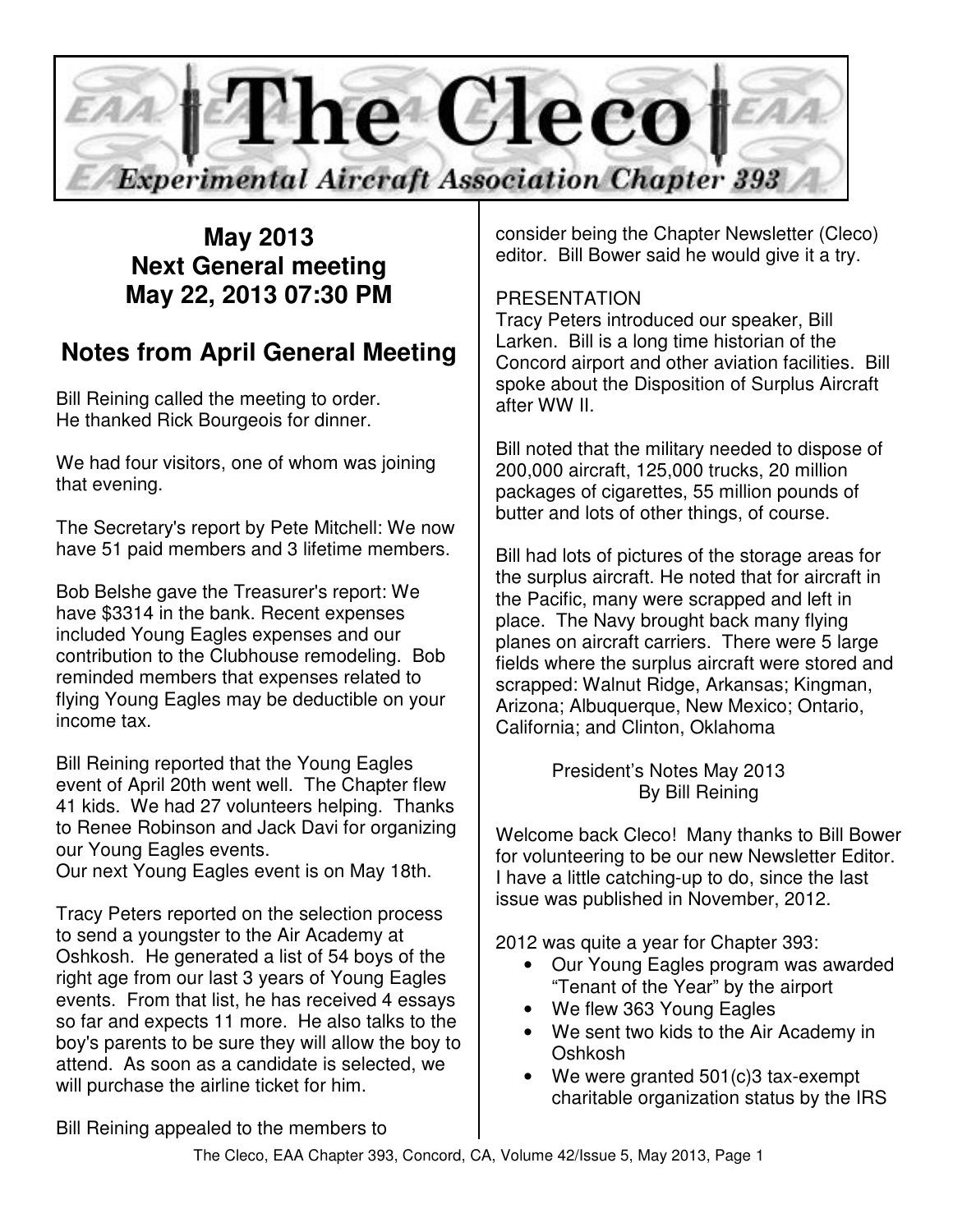• We have a new, very low-cost place to meet and store our stuff (the Clubhouse)

Our Young Eagles schedule has been simplified for 2013: we will have a rally each month (except July) on the third Saturday of the month, from April through October. Renee Robinson and Jack Davi will serve, as before, as the Young Eagles Coordinators, with Tom Barlow as the Ramp Marshall.

Our first Young Eagles rally on April 20 was a complete success. We flew about 42 kids. The rally was held at the Clubhouse for the first time. 27 members showed up to assist (that's over half the membership). Thanks everyone. Our next rally will be on May 18 and June 15.

Tracy Peters is in the final process of selecting a candidate to attend the 2013 Air Academy Advanced Camp. Thanks to the large number of kids flown last year, we received more than enough credits to completely pay for this year's tuition. The chapter will only have to pay for air fare. By this time next month a candidate and an alternate should have been selected.

Check the chapter's website for a calendar of upcoming events – there is hardly a weekend without some kind of fly-in or air show throughout the spring and summer months.

## **Young Eagles Events**

Young Eagles – Young Eagles went very well in April. We flew 41 kids. Our next two events are May 18th and June 15th. We are always looking for volunteers, especially ground support, to assist with our events and ensure a high level of safety around the airplanes. Won't you come out and help us share our joy of flying with these children?

**Donate your old laptop computer!**  We can use a few additional laptop computers for the Young Eagles events. The only software required is a relatively recent web browser, so Windows, Mac, and even Linux is acceptable.

#### **We could still use more sectional charts for our Young Eagles handout packages. We have enough magazines at present.**

**Menu for May 22 General Meeting**  Roasted Chicken Potato salad Chili Beans Rolls Salad Dessert and Drinks

# **May 2, 2013 Board Meeting Notes**

President Bill Reining called the meeting to order at 19:00, also present Secretary Pete Mitchell, Treasurer Bob Belshe, Bill Bower has volunteered as News Letter Editor, Young Eagles Coordinators Renee Robinson and John Davi, Dinner Coordinator Rich Bourgeois, Photographer Tom Howard, Senior Eagles Scott Achelis, Guy Jones and Harvard Holmes Young Eagles Staff.

Treasurer – Bob Belshe

Combined bank balances \$3,797, our share of the Internet is \$35, and Rent was \$4. We have a Young Eagles credit of \$1,230 toward Air Academy tuition.

Secretary – Pete Mitchell Paid membership is 54; leaving five not paid from 2012.

Young Eagles – Renee Robinson, John Davi Food sales were negligible; Rick needs a different food sales location. Aircraft movement on our ramp worked well.

The Buchanan Field Golf Course sign needs an end time. There were no conflicts with the Cirrus Group. Pilots should not bypass "dispatch". Someone powered down the registration printer and it took some time to bring online, a more secure location is needed. Tom Howard may stand in for Guy Jones in May. Young Eagle movement after receiving a "number" will depend on conditions of each event. The Marshals tent needs an isolated location. Advance notice by Pilots and Ramp volunteers is important. Civil Air Patrol Cadets cannot be used on the ramp.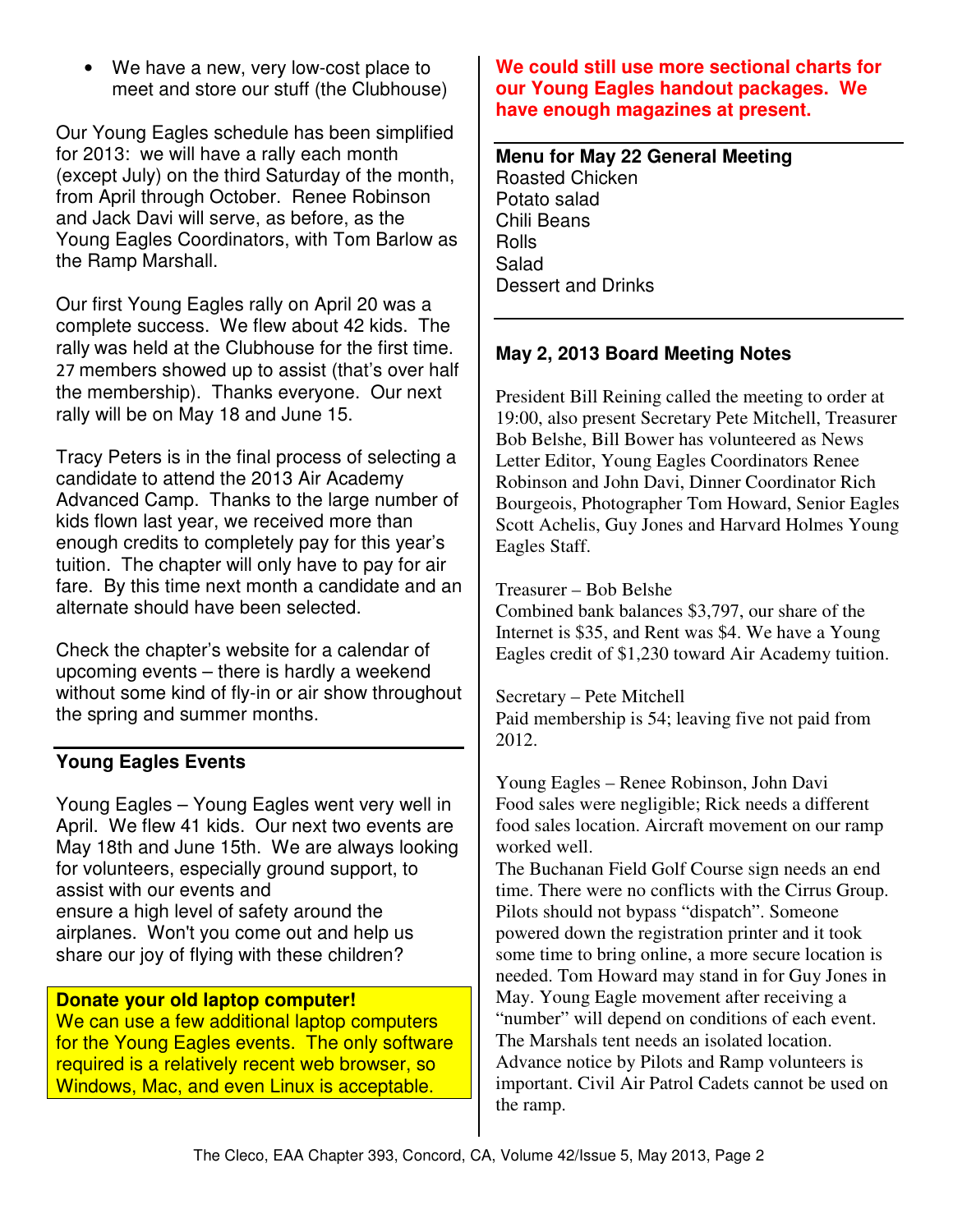We flew 41 young eagles with 27 volunteers. John Davi with Tom Howard's truck consolidated tables, chairs, tents etc to the clubhouse "garage", making setup much easier. Tom Howard has arranged for the donation of several later model laptops. Signs; the Golf Course has given permission to display our sign for the balance of the year. We have been reminded by the County to remove any signs on airport fences by the close of each event.

#### Eagle Flight – Scott Achelis

Next general meeting we need to request input from the membership to refer any adult who expresses an interest in learning to fly. Handouts should be displayed at young eagles events. Kevin of Sterling Aviation has expressed an interest in the program.

Picnic Area Plans – Lee T/ Scott Achelis Phase one, revisit artificial turf, since it is fits our budget and skills. Phase two fencing and shade structures. Check out golf course shade structures.

### **Wednesday Fly-outs**

By Harvard Holmes Photographs by Tom Howard

To maintain our proficiency, a number of pilots get together on Wednesdays and fly somewhere for lunch. Many of the aircraft owners in the chapter participate. Passengers are always welcome. Not only is it a great way to see the Bay Area, it's also fun to see and ride in our members' aircraft. The email address is WedFlyOut@eaa393.org You may contact HarvardHolmes@comcast.net or Renee Robinson webmaster@eaa393.org to be added to or removed from this list.

Generally, someone who wants to go flying will send a suggestion to this list a day or two before. Those who can go will respond, and a destination gets selected. Recent destinations have included: Half Moon Bay, Petaluma, Santa Rosa, Ukiah, Boonville, Shelter Cove, Willows, Auburn, Sacramento, Lodi, Stockton, Merced, Watsonville and Salinas. If the weather is poor, a destination may be selected as late as Wednesday morning.

The most active pilots on this list are Harvard Holmes, Bill Reining, Bob Belshe, Ron Robinson, and Phil Jenkins. Pilots sometimes advertise that they have empty seats, but not always. Harvard Holmes and Bill Reining are most likely to have extra seats (4 seat aircraft). My advice is to contact a pilot in advance to make sure they have room and to get directions.

**\_\_\_\_\_\_\_\_\_\_\_\_\_\_\_\_\_\_\_\_\_\_\_\_\_\_\_\_\_\_\_\_\_\_\_\_\_\_\_** 

The Truckee chapter is sponsoring a presentation by Bud Anderson, trip ace. The proceeds go to support the local chapter, the Kid Zone discovery museum (which my kids belong to) and the Truckee Optimist club. Bud is a great speaker and the dinner is by a very good BBQ joint. Here is the information on the event:

 July 5 Honorary Dinner for "Bud" Anderson in Hangar One at the Truckee Tahoe Airport will feature a presentation and short History Channel video of WWII veteran, Triple Ace, Fighter Pilot and published author Clarence "Bud" Anderson in action during WWII, and a chance to mingle with stunt pilots performing the next day (July 6) at the free 2013 Truckee Tahoe AirFair & Family Festival.

Bud will have his "To Fly and Fight; Memoirs of a Triple Ace" book available for purchasing and signing.

The evening includes a silent auction, a no host cash bar and a catered dinner by When Pigs Fly BBQ. Dinner cost is \$50 per person. Seating is on a first come basis; 18 years or older.

Doors open: 5 PM - no host cash bar

Dinner: 6:30 PM Program: 7:30 PM

ALL proceeds go directly to Truckee North Tahoe local youth organizations, programs and scholarships.

#### Tickets:

http://www.brownpapertickets.com/event/377537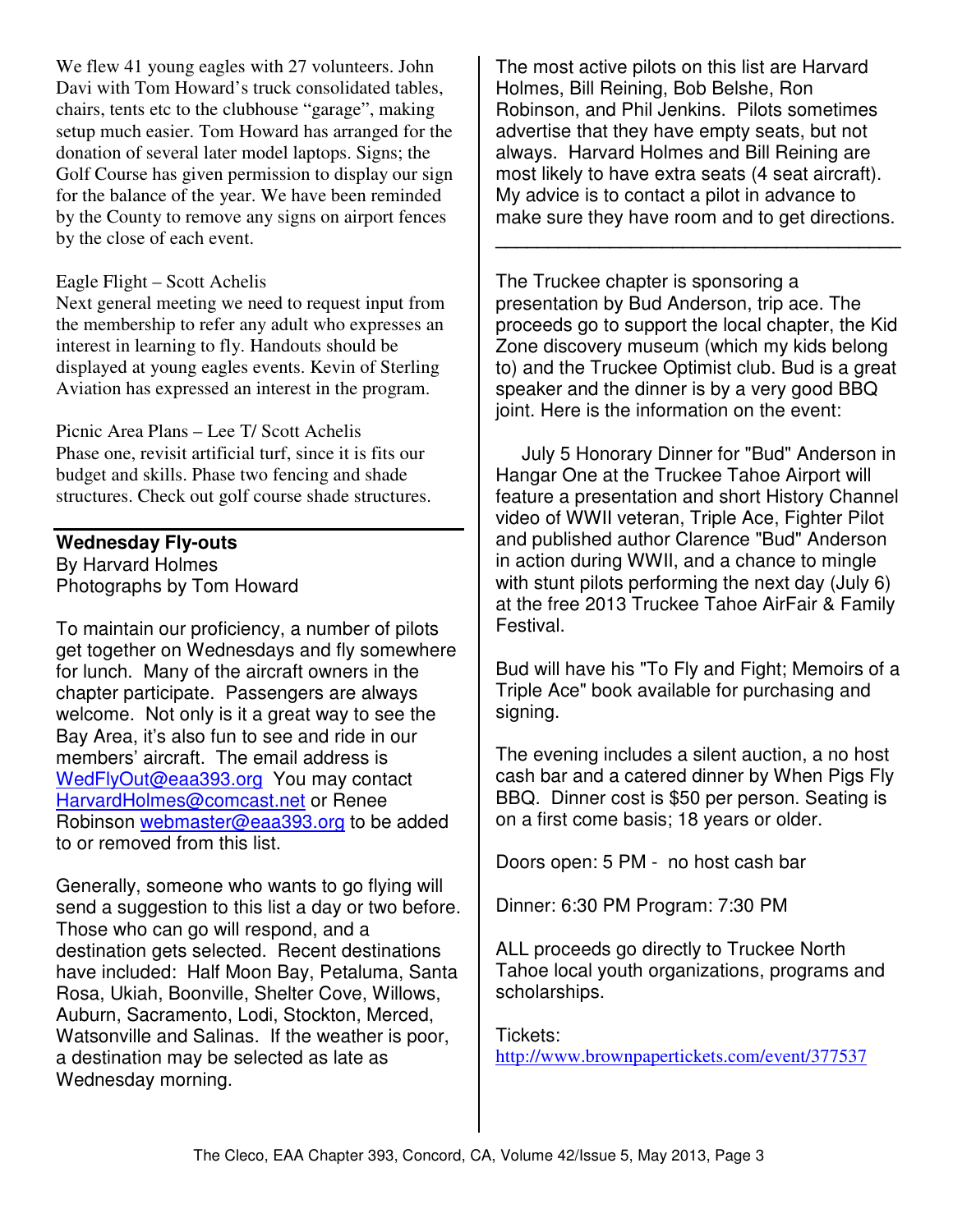### **Blast from the Past**

I am going to start a new section with excerpts from newsletters from the past. The first one is from the February 1981 edition. The newsletter had no fancy title other than EAA Chapter. It was entirely done on a typewriter. Meetings were held at the Terminal Building. The BOD's at that time were.

President- Carlos Amspoker Vice-Pres.- John McCombs Sec/Treas.- Rick Harrison AP Coordinator- Virginia Schaeffer Editor- Dwain Duis

Apparently they had a chapter project building a Woody Pusher which was nearing its final completion. The speaker for the evening was Dr. Lyle Powell talking about "Aerodynamics IV"- Lecture on drag.

Mailing cost was 15 cents.

Editors Notes

This being my first newsletter for the chapter I hope that it comes close to the ones done in the past.

 If you have any ideas to improve the newsletter or would like to contribute articles or share your expertise please feel free to email me. Also if you have anything aviation related for sale or want to give away please e-mail me. If you fly any interesting cross country flights send me some pictures to share with other members. Also any reports from the numerous air shows that are held during the summer. Let me know who is planning to go to Oshkosh this year.

#### **We are now on Facebook**

I created a chapter page on facebook. If you are on facebook search for EAA Chapter 393 and then hit the Like button. I am planning on putting more chapter information up as well as issues of the Cleco. It will be a good way to get our nae out there and hopefully build membership.

## **Thanks to our Donors and Sponsors**



**The Experimental Aircraft Association Chapter 393 of Concord, CA**  P.O. Box 6524, Concord, CA 94524-1524

http://www.eaa393.org/ Email: nle@eaa393.org

Officers/Appointees for 2012-2013

pres@eaa393.org 510 479 7260 Vice President: Tracy Peters veep@eaa393.org 925 676 2114

secty@eaa393.org 925 586 6491 Treasurer Bob Belshe treas@eaa393.org 925 376 7677 Newsletter Editor **Bill Bower** nle@eaa393.org 925-813-5172 Tech. Counselor **Rick Lambert** <u>tc@eaa393.org</u> 925 323 0041<br>ech. Counselor Bob Sinclair Tech. Counselor N320sierra@gmail.com 925.935.7465 Young Eagles **Renee Robinson** yec@eaa393.org 510-828-1734 Dinner Coordinator Rick Bourgeois RicFlyer@Comcast.net 925 432 9076 Photographer photog@eaa393.org 925 933 6015 Webmaster **Renee Robinson** webmaster@eaa393.org 510 828 1734

President: Bill Reining

Secretary **Pete Mitchell**